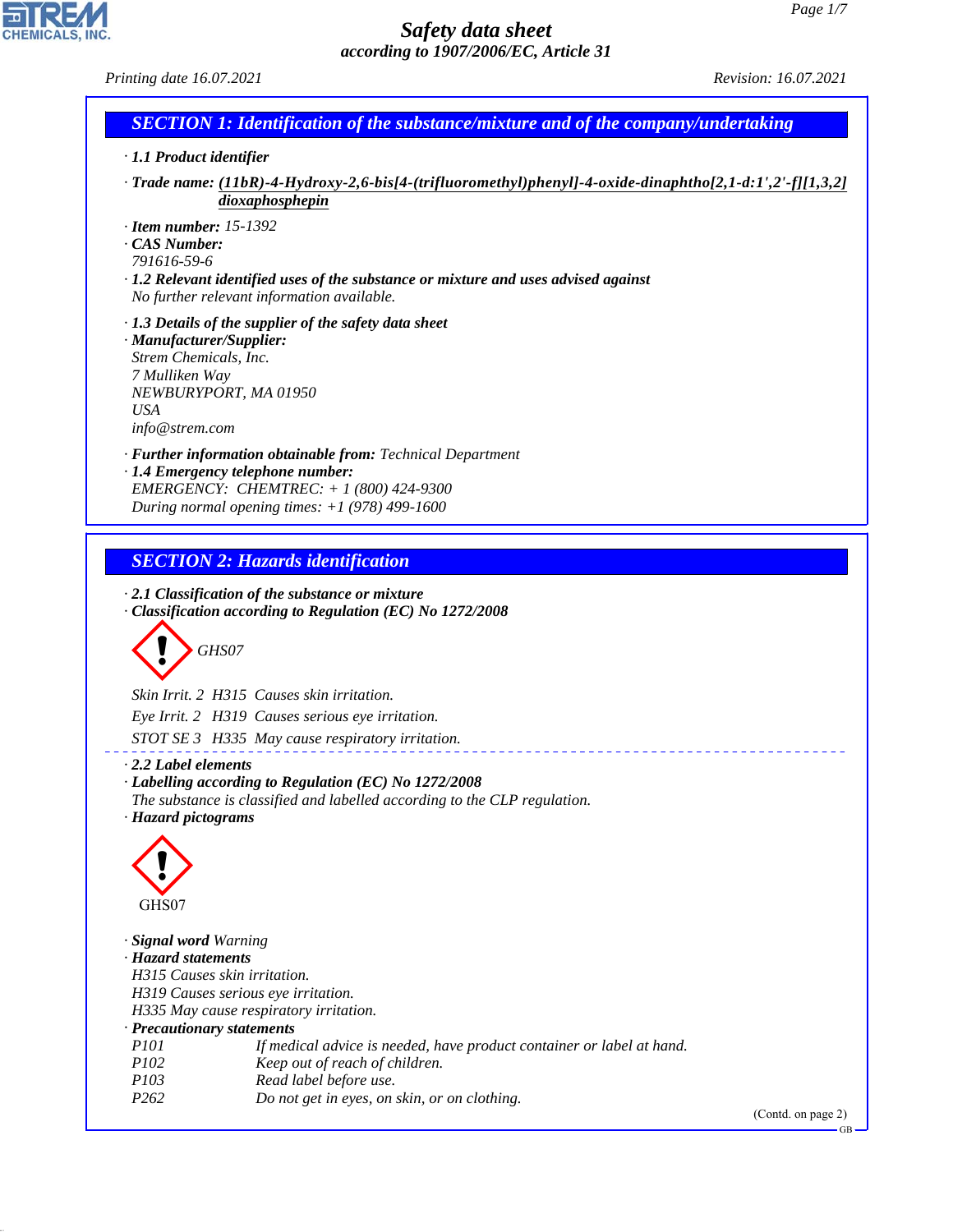*Printing date 16.07.2021 Revision: 16.07.2021*

| Trade name: $(11bR)$ -4-Hydroxy-2,6-bis[4-(trifluoromethyl)phenyl]-4-oxide-dinaphtho[2,1-d:1',2'-f][1,3,2]<br>dioxaphosphepin |                                                                                                                                                    |  |
|-------------------------------------------------------------------------------------------------------------------------------|----------------------------------------------------------------------------------------------------------------------------------------------------|--|
|                                                                                                                               | (Contd. of page 1)                                                                                                                                 |  |
| P <sub>280</sub>                                                                                                              | Wear protective gloves/protective clothing/eye protection/face protection.                                                                         |  |
|                                                                                                                               | P305+P351+P338 IF IN EYES: Rinse cautiously with water for several minutes. Remove contact lenses, if<br>present and easy to do. Continue rinsing. |  |
| P321                                                                                                                          | Specific treatment (see on this label).                                                                                                            |  |
| $P403 + P233$                                                                                                                 | Store in a well-ventilated place. Keep container tightly closed.                                                                                   |  |
| <i>P501</i>                                                                                                                   | Dispose of contents/container in accordance with local/regional/national/international<br>regulations.                                             |  |

*· 2.3 Other hazards*

*· Results of PBT and vPvB assessment*

*· PBT: Not applicable.*

*· vPvB: Not applicable.*

### *SECTION 3: Composition/information on ingredients*

*· 3.1 Chemical characterisation: Substances*

*· CAS No. Description*

*791616-59-6 (11bR)-4-Hydroxy-2,6-bis[4-(trifluoromethyl)phenyl]-4 oxide-dinaphtho[2,1-d:1',2'-f][1,3,2]dioxaphosphepin*

## *SECTION 4: First aid measures*

*· 4.1 Description of first aid measures*

*· General information: Immediately remove any clothing soiled by the product.*

- *· After inhalation: In case of unconsciousness place patient stably in side position for transportation.*
- *· After skin contact: Immediately wash with water and soap and rinse thoroughly.*

*· After eye contact:*

*Rinse opened eye for several minutes under running water. If symptoms persist, consult a doctor.*

- *· After swallowing: If symptoms persist consult doctor.*
- *· 4.2 Most important symptoms and effects, both acute and delayed No further relevant information available.*
- *· 4.3 Indication of any immediate medical attention and special treatment needed*

*No further relevant information available.*

### *SECTION 5: Firefighting measures*

*· 5.1 Extinguishing media*

- *· Suitable extinguishing agents: Use fire extinguishing methods suitable to surrounding conditions.*
- *· 5.2 Special hazards arising from the substance or mixture No further relevant information available.*
- *· 5.3 Advice for firefighters*
- *· Protective equipment: No special measures required.*

### *SECTION 6: Accidental release measures*

*· 6.1 Personal precautions, protective equipment and emergency procedures Not required.*

- *· 6.2 Environmental precautions: Do not allow to enter sewers/ surface or ground water.*
- *· 6.3 Methods and material for containment and cleaning up: Dispose contaminated material as waste according to item 13. Ensure adequate ventilation.*
- *· 6.4 Reference to other sections*

44.1.1

*See Section 7 for information on safe handling.*

(Contd. on page 3)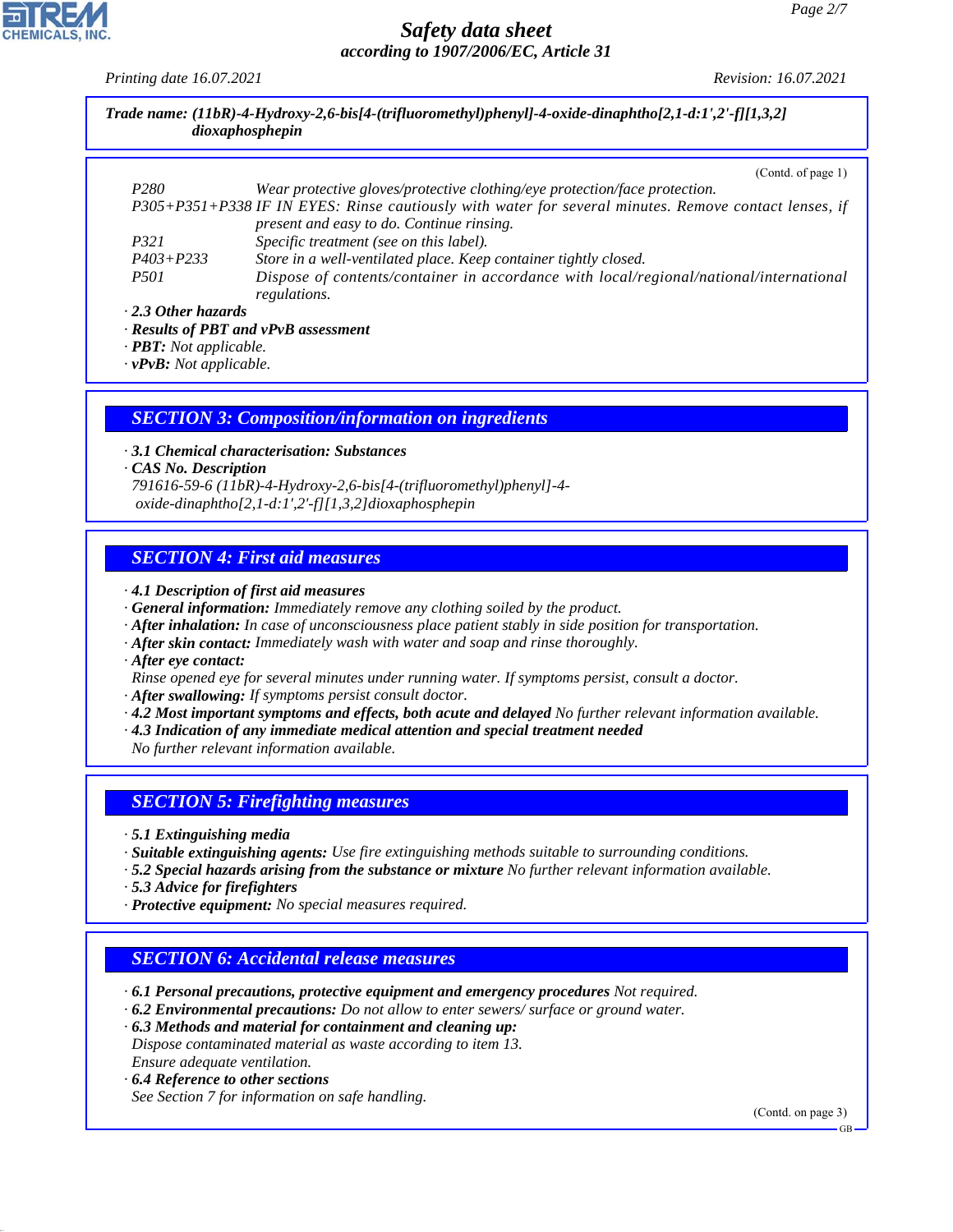*Printing date 16.07.2021 Revision: 16.07.2021*

(Contd. of page 2)

*Trade name: (11bR)-4-Hydroxy-2,6-bis[4-(trifluoromethyl)phenyl]-4-oxide-dinaphtho[2,1-d:1',2'-f][1,3,2] dioxaphosphepin*

*See Section 8 for information on personal protection equipment. See Section 13 for disposal information.*

# *SECTION 7: Handling and storage*

- *· 7.1 Precautions for safe handling Ensure good ventilation/exhaustion at the workplace.*
- *· Information about fire and explosion protection: No special measures required.*
- *· 7.2 Conditions for safe storage, including any incompatibilities*
- *· Storage:*
- *· Requirements to be met by storerooms and receptacles: No special requirements.*
- *· Information about storage in one common storage facility: Not required.*
- *· Further information about storage conditions: Keep container tightly sealed.*
- *· 7.3 Specific end use(s) No further relevant information available.*

## *SECTION 8: Exposure controls/personal protection*

- *· Additional information about design of technical facilities: No further data; see item 7.*
- *· 8.1 Control parameters*
- *· Ingredients with limit values that require monitoring at the workplace: Not required.*
- *· Additional information: The lists valid during the making were used as basis.*
- *· 8.2 Exposure controls*
- *· Personal protective equipment:*
- *· General protective and hygienic measures:*

*Keep away from foodstuffs, beverages and feed. Immediately remove all soiled and contaminated clothing Wash hands before breaks and at the end of work. Avoid contact with the eyes and skin.*

*· Respiratory protection:*

*In case of brief exposure or low pollution use respiratory filter device. In case of intensive or longer exposure use self-contained respiratory protective device.*

*· Protection of hands:*



44.1.1

\_S*Protective gloves*

*The glove material has to be impermeable and resistant to the product/ the substance/ the preparation. Due to missing tests no recommendation to the glove material can be given for the product/ the preparation/ the chemical mixture.*

*Selection of the glove material on consideration of the penetration times, rates of diffusion and the degradation · Material of gloves*

*The selection of the suitable gloves does not only depend on the material, but also on further marks of quality and varies from manufacturer to manufacturer.*

*· Penetration time of glove material*

*The exact break through time has to be found out by the manufacturer of the protective gloves and has to be observed.*

(Contd. on page 4)

GB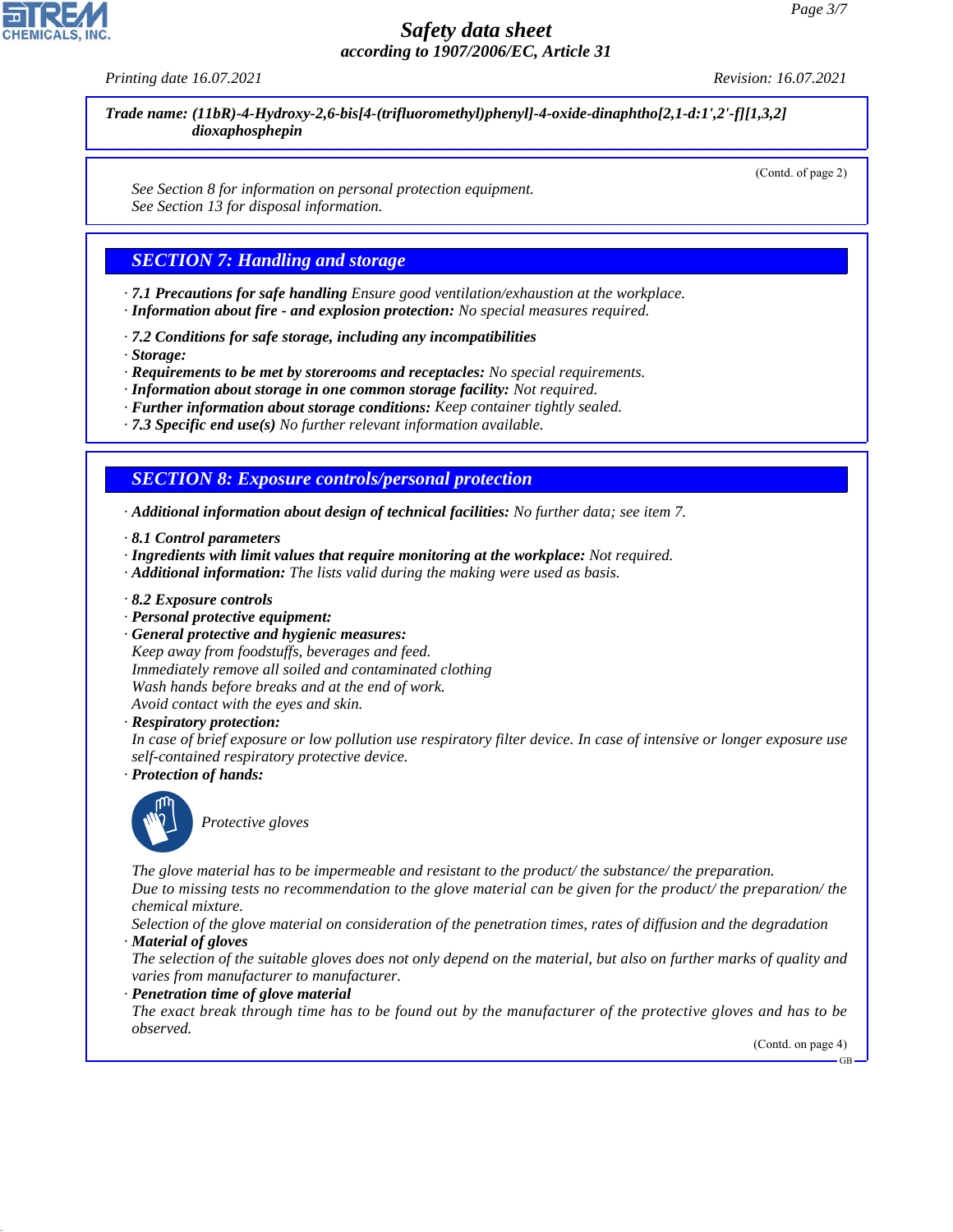*Printing date 16.07.2021 Revision: 16.07.2021*

|                                                             |                                               | (Contd. of page 3) |
|-------------------------------------------------------------|-----------------------------------------------|--------------------|
| $\cdot$ Eye protection:                                     |                                               |                    |
|                                                             |                                               |                    |
| Tightly sealed goggles                                      |                                               |                    |
|                                                             |                                               |                    |
| · 9.1 Information on basic physical and chemical properties |                                               |                    |
| <b>General Information</b>                                  |                                               |                    |
| $\cdot$ Appearance:                                         | Powder                                        |                    |
| Form:<br>Colour:                                            | Light yellow                                  |                    |
| Odour:                                                      | Characteristic                                |                    |
| <b>Odour threshold:</b>                                     | Not determined.                               |                    |
| $\cdot$ pH-value:                                           | Not applicable.                               |                    |
| Change in condition                                         |                                               |                    |
| Melting point/freezing point:                               | Undetermined.                                 |                    |
| Initial boiling point and boiling range: Undetermined.      |                                               |                    |
| · Flash point:                                              | Not applicable.                               |                    |
| · Flammability (solid, gas):                                | Not determined.                               |                    |
| · Ignition temperature:                                     |                                               |                    |
| Decomposition temperature:                                  | Not determined.                               |                    |
| · Auto-ignition temperature:                                | Not determined.                               |                    |
| · Explosive properties:                                     | Product does not present an explosion hazard. |                    |
| · Explosion limits:                                         |                                               |                    |
| Lower:                                                      | Not determined.                               |                    |
| <b>Upper:</b>                                               | Not determined.                               |                    |
| · Vapour pressure:                                          | Not applicable.                               |                    |
| · Density:                                                  | Not determined.                               |                    |
| · Relative density                                          | Not determined.                               |                    |
| · Vapour density                                            | Not applicable.                               |                    |
| · Evaporation rate                                          | Not applicable.                               |                    |
| · Solubility in / Miscibility with                          |                                               |                    |
| water:                                                      | Insoluble.                                    |                    |
| · Partition coefficient: n-octanol/water:                   | Not determined.                               |                    |
| · Viscosity:                                                |                                               |                    |
| Dynamic:                                                    | Not applicable.                               |                    |
| Kinematic:                                                  | Not applicable.                               |                    |
| · Solvent content:                                          |                                               |                    |
| Organic solvents:                                           | $0.0\%$                                       |                    |
| $VOC$ (EC)                                                  | 0.00%                                         |                    |
| · 9.2 Other information                                     | No further relevant information available.    |                    |

# *SECTION 10: Stability and reactivity*

44.1.1

CHEMICALS, INC.

*· 10.1 Reactivity No further relevant information available.*

(Contd. on page 5)

GB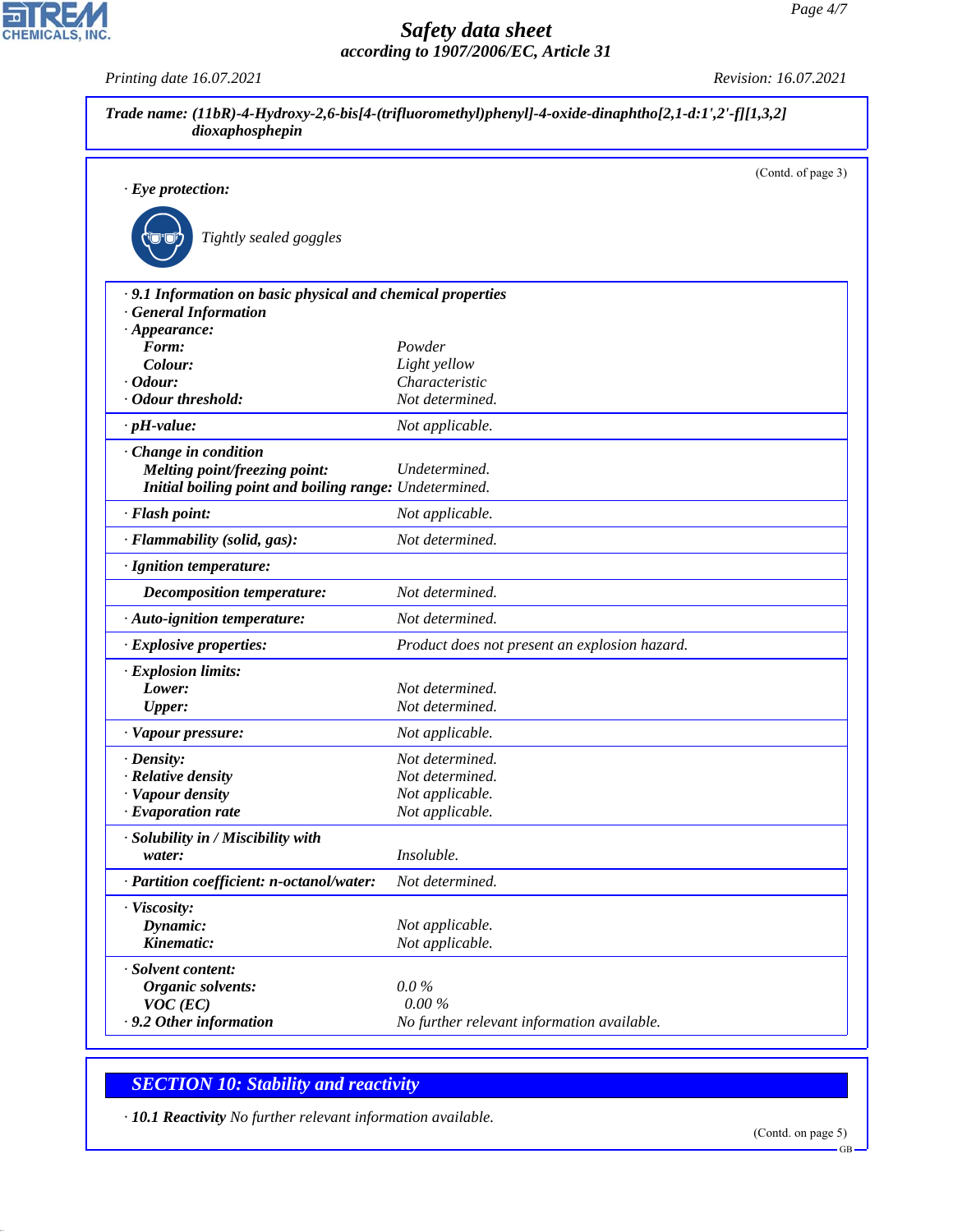*Printing date 16.07.2021 Revision: 16.07.2021*

(Contd. of page 4)

*Trade name: (11bR)-4-Hydroxy-2,6-bis[4-(trifluoromethyl)phenyl]-4-oxide-dinaphtho[2,1-d:1',2'-f][1,3,2] dioxaphosphepin*

*· 10.2 Chemical stability*

- *· Thermal decomposition / conditions to be avoided: No decomposition if used according to specifications.*
- *· 10.3 Possibility of hazardous reactions No dangerous reactions known.*
- *· 10.4 Conditions to avoid No further relevant information available.*
- *· 10.5 Incompatible materials: No further relevant information available.*
- *· 10.6 Hazardous decomposition products: No dangerous decomposition products known.*

# *SECTION 11: Toxicological information*

- *· 11.1 Information on toxicological effects*
- *· Acute toxicity Based on available data, the classification criteria are not met.*
- *· Primary irritant effect:*
- *· Skin corrosion/irritation*
- *Causes skin irritation.*
- *· Serious eye damage/irritation*
- *Causes serious eye irritation.*
- *· Respiratory or skin sensitisation Based on available data, the classification criteria are not met.*
- *· CMR effects (carcinogenity, mutagenicity and toxicity for reproduction)*
- *· Germ cell mutagenicity Based on available data, the classification criteria are not met.*
- *· Carcinogenicity Based on available data, the classification criteria are not met.*
- *· Reproductive toxicity Based on available data, the classification criteria are not met.*
- *· STOT-single exposure*
- *May cause respiratory irritation.*
- *· STOT-repeated exposure Based on available data, the classification criteria are not met.*
- *· Aspiration hazard Based on available data, the classification criteria are not met.*

# *SECTION 12: Ecological information*

- *· 12.1 Toxicity*
- *· Aquatic toxicity: No further relevant information available.*
- *· 12.2 Persistence and degradability No further relevant information available.*
- *· 12.3 Bioaccumulative potential No further relevant information available.*
- *· 12.4 Mobility in soil No further relevant information available.*
- *· Additional ecological information:*
- *· General notes:*

*Water hazard class 1 (German Regulation) (Self-assessment): slightly hazardous for water*

*Do not allow undiluted product or large quantities of it to reach ground water, water course or sewage system. · 12.5 Results of PBT and vPvB assessment*

- *· PBT: Not applicable.*
- *· vPvB: Not applicable.*
- *· 12.6 Other adverse effects No further relevant information available.*

### *SECTION 13: Disposal considerations*

- *· 13.1 Waste treatment methods*
- *· Recommendation*

44.1.1

*Must not be disposed together with household garbage. Do not allow product to reach sewage system.*

(Contd. on page 6)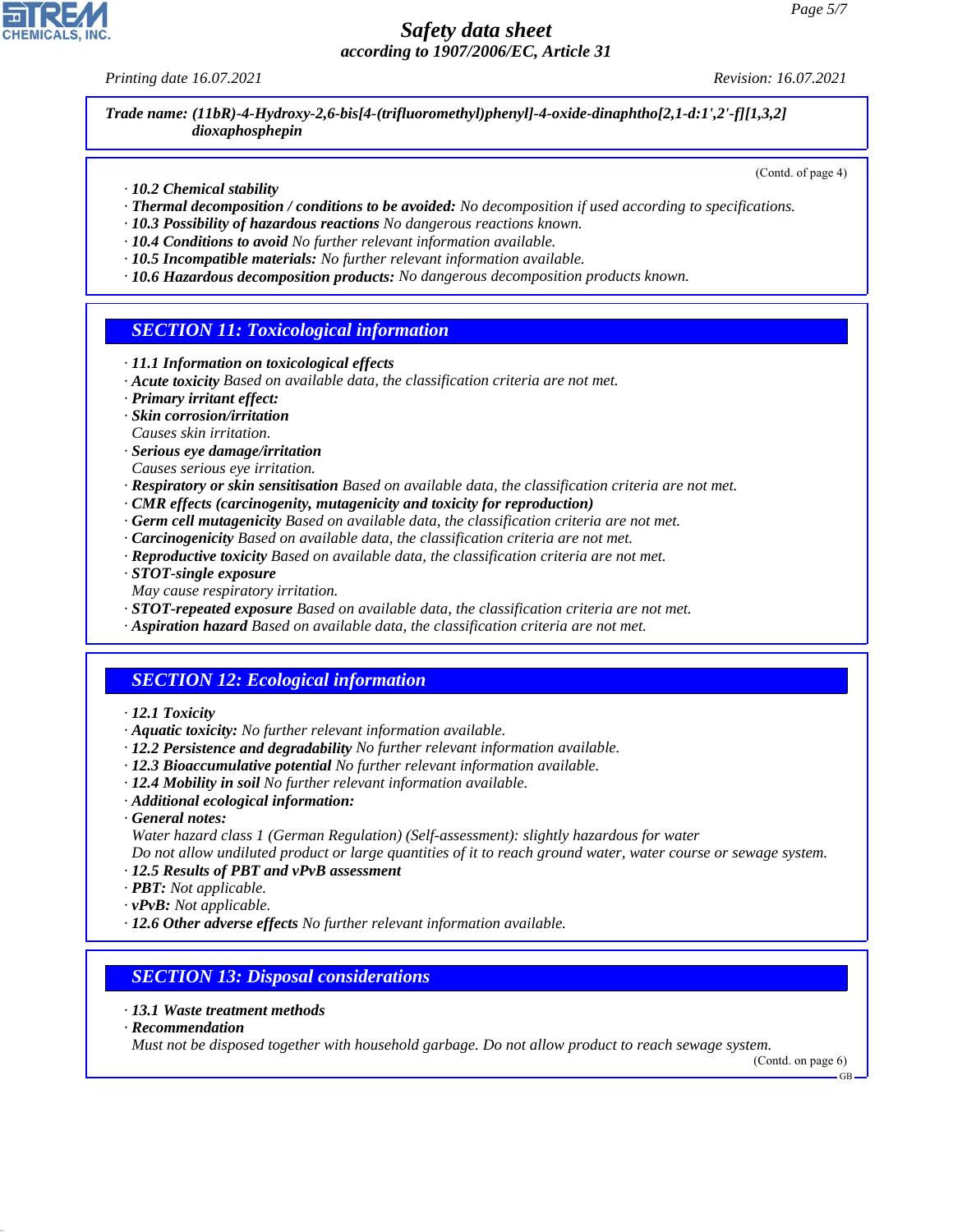*Printing date 16.07.2021 Revision: 16.07.2021*

*Trade name: (11bR)-4-Hydroxy-2,6-bis[4-(trifluoromethyl)phenyl]-4-oxide-dinaphtho[2,1-d:1',2'-f][1,3,2] dioxaphosphepin*

(Contd. of page 5)

*· Uncleaned packaging:*

*· Recommendation: Disposal must be made according to official regulations.*

| <b>SECTION 14: Transport information</b>                                                  |                 |  |
|-------------------------------------------------------------------------------------------|-----------------|--|
| $\cdot$ 14.1 UN-Number<br>ADR, ADN, IMDG, IATA                                            | not regulated   |  |
| $\cdot$ 14.2 UN proper shipping name<br>· ADR, ADN, IMDG, IATA                            | not regulated   |  |
| $\cdot$ 14.3 Transport hazard class(es)                                                   |                 |  |
| · ADR, ADN, IMDG, IATA<br>· Class                                                         | not regulated   |  |
| ⋅ 14.4 Packing group<br>· ADR, IMDG, IATA                                                 | not regulated   |  |
| $\cdot$ 14.5 Environmental hazards:                                                       | Not applicable. |  |
| $\cdot$ 14.6 Special precautions for user                                                 | Not applicable. |  |
| $\cdot$ 14.7 Transport in bulk according to Annex II of<br><b>Marpol and the IBC Code</b> | Not applicable. |  |
| · UN "Model Regulation":                                                                  | not regulated   |  |

### *SECTION 15: Regulatory information*

*· 15.1 Safety, health and environmental regulations/legislation specific for the substance or mixture*

*· Directive 2012/18/EU*

*· Named dangerous substances - ANNEX I Substance is not listed.*

*· National regulations:*

- *· Waterhazard class: Water hazard class 1 (Self-assessment): slightly hazardous for water.*
- *· 15.2 Chemical safety assessment: A Chemical Safety Assessment has not been carried out.*

### *SECTION 16: Other information*

*This information is based on our present knowledge. However, this shall not constitute a guarantee for any specific product features and shall not establish a legally valid contractual relationship.*

*· Department issuing SDS: Technical Department.*

*· Contact: Technical Director*

*· Abbreviations and acronyms:*

*ADR: Accord européen sur le transport des marchandises dangereuses par Route (European Agreement concerning the International Carriage of Dangerous Goods by Road) IMDG: International Maritime Code for Dangerous Goods*

- *IATA: International Air Transport Association*
- 
- *GHS: Globally Harmonised System of Classification and Labelling of Chemicals*
- *CAS: Chemical Abstracts Service (division of the American Chemical Society) VOC: Volatile Organic Compounds (USA, EU)*
- *PBT: Persistent, Bioaccumulative and Toxic*

44.1.1

*vPvB: very Persistent and very Bioaccumulative*

*Skin Irrit. 2: Skin corrosion/irritation – Category 2*

(Contd. on page 7)

GB